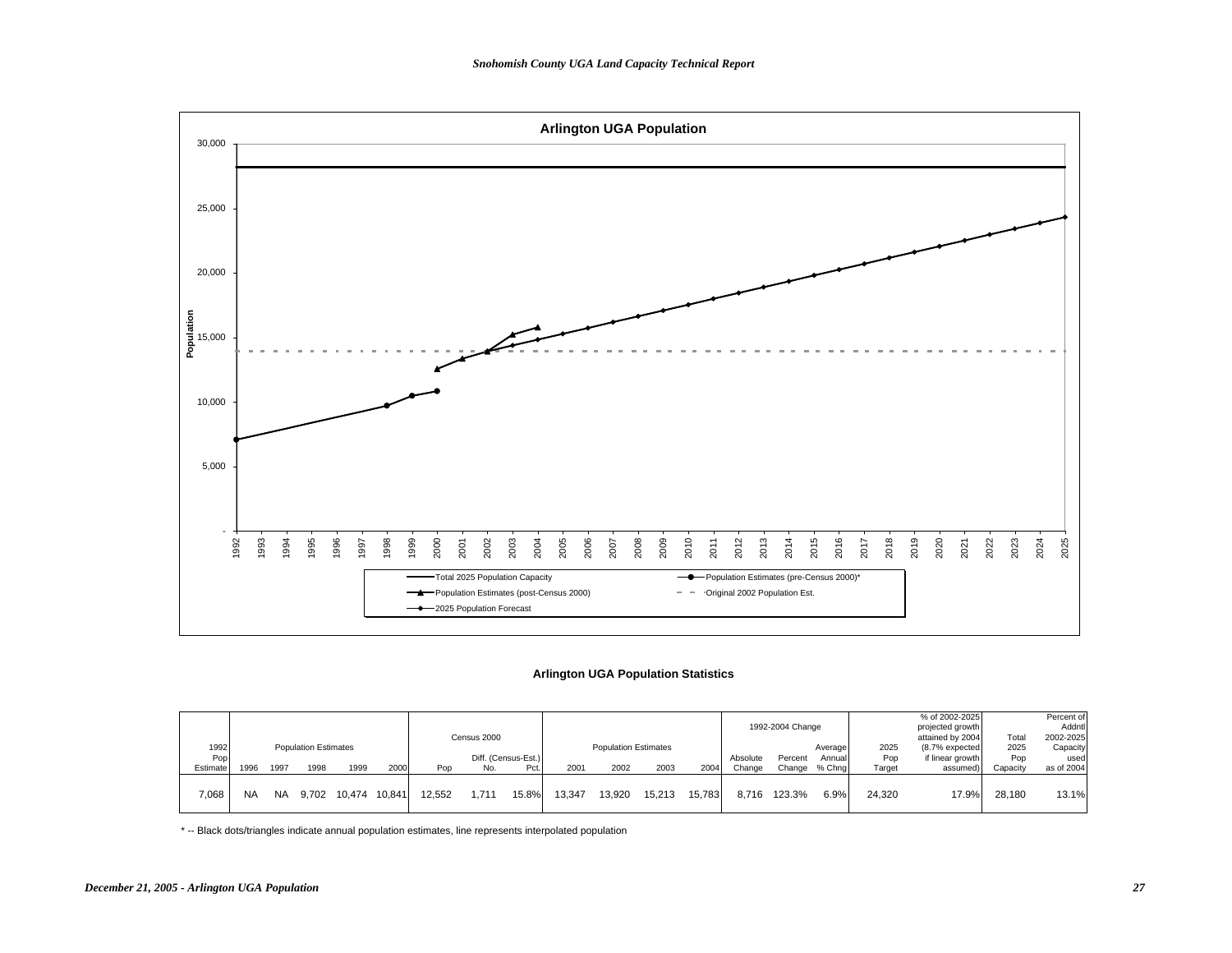

## **Darrington UGA Population Statistics**

|          |      |      |                             |       |      |      | Census 2000         |      |        |                             |      |      |          | 1992-2004 Change |         |        | % of 2002-2025<br>projected growth<br>attained by 2004 | Total    | Percent of<br>Addntl<br>2002-2025 |
|----------|------|------|-----------------------------|-------|------|------|---------------------|------|--------|-----------------------------|------|------|----------|------------------|---------|--------|--------------------------------------------------------|----------|-----------------------------------|
| 1992     |      |      | <b>Population Estimates</b> |       |      |      |                     |      |        | <b>Population Estimates</b> |      |      |          |                  | Average | 2025   | (8.7% expected                                         | 2025     | Capacity                          |
| Pop      |      |      |                             |       |      |      | Diff. (Census-Est.) |      |        |                             |      |      | Absolute | Percent          | Annual  | Pop    | if linear growth                                       | Pop      | used                              |
| Estimate | 1996 | 1997 | 1998                        | 1999  | 2000 | Pop  | No.                 | Pct. | 2001   | 2002                        | 2003 | 2004 | Change   | Change           | % Chna  | Target | assumed)                                               | Capacity | as of 2004                        |
| .123     | .218 | .233 | .283                        | 1.293 | .310 | .315 |                     | 0.4% | . .451 | .468                        | .516 | .534 | 411      | 36.6%            | 2.6%    | 2.125  | 10.1%                                                  | 2,876    | 4.7%                              |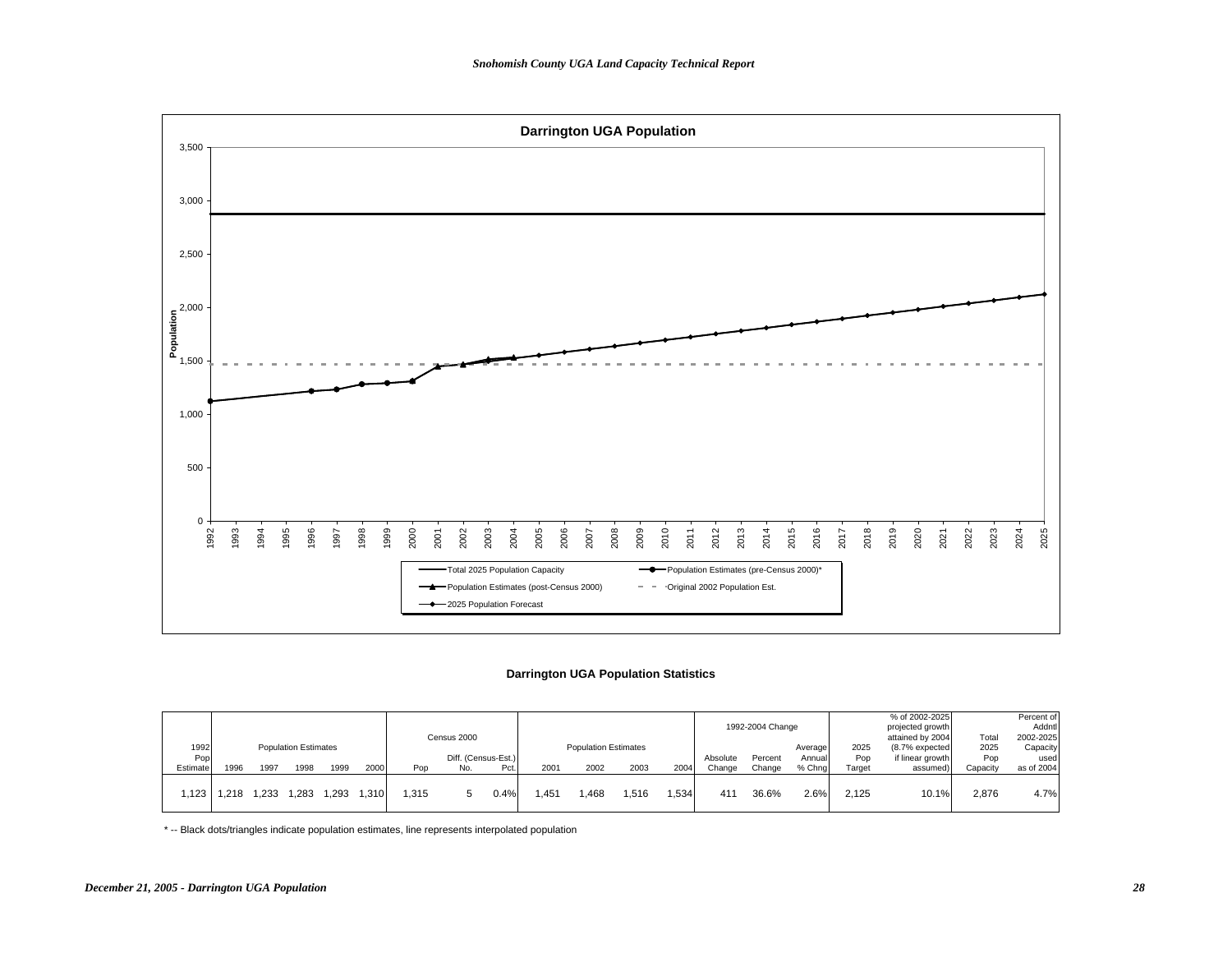

### **Gold Bar UGA Population Statistics**

|             |           |           |                             |             |       |       | Census 2000 |                     |       |                             |       |       |          | 1992-2004 Change |                   |             | % of 2002-2025<br>projected growth<br>attained by 2004 | Total       | Percent of<br>Addntl<br>2002-2025 |
|-------------|-----------|-----------|-----------------------------|-------------|-------|-------|-------------|---------------------|-------|-----------------------------|-------|-------|----------|------------------|-------------------|-------------|--------------------------------------------------------|-------------|-----------------------------------|
| 1992<br>Pop |           |           | <b>Population Estimates</b> |             |       |       |             | Diff. (Census-Est.) |       | <b>Population Estimates</b> |       |       | Absolute | Percent          | Average<br>Annual | 2025<br>Pop | (8.7% expected<br>if linear growth                     | 2025<br>Pop | Capacity<br>used                  |
| Estimate    | 1996      | 1997      | 1998                        | 1999        | 2000  | Pop   | No.         | Pct.                | 2001  | 2002                        | 2003  | 2004  | Change   | Change           | % Chng            | Target      | assumed)                                               | Capacity    | as of 2004                        |
| .604        | <b>NA</b> | <b>NA</b> |                             | 2.289 2.441 | 2.566 | 2.782 | 216         | 8.4%                | 2.792 | 2.817                       | 2.836 | 2.828 | 1.224    | 76.3%            | 4.8%              | 3.500       | $.6\%$                                                 | 3,569       | 1.4%                              |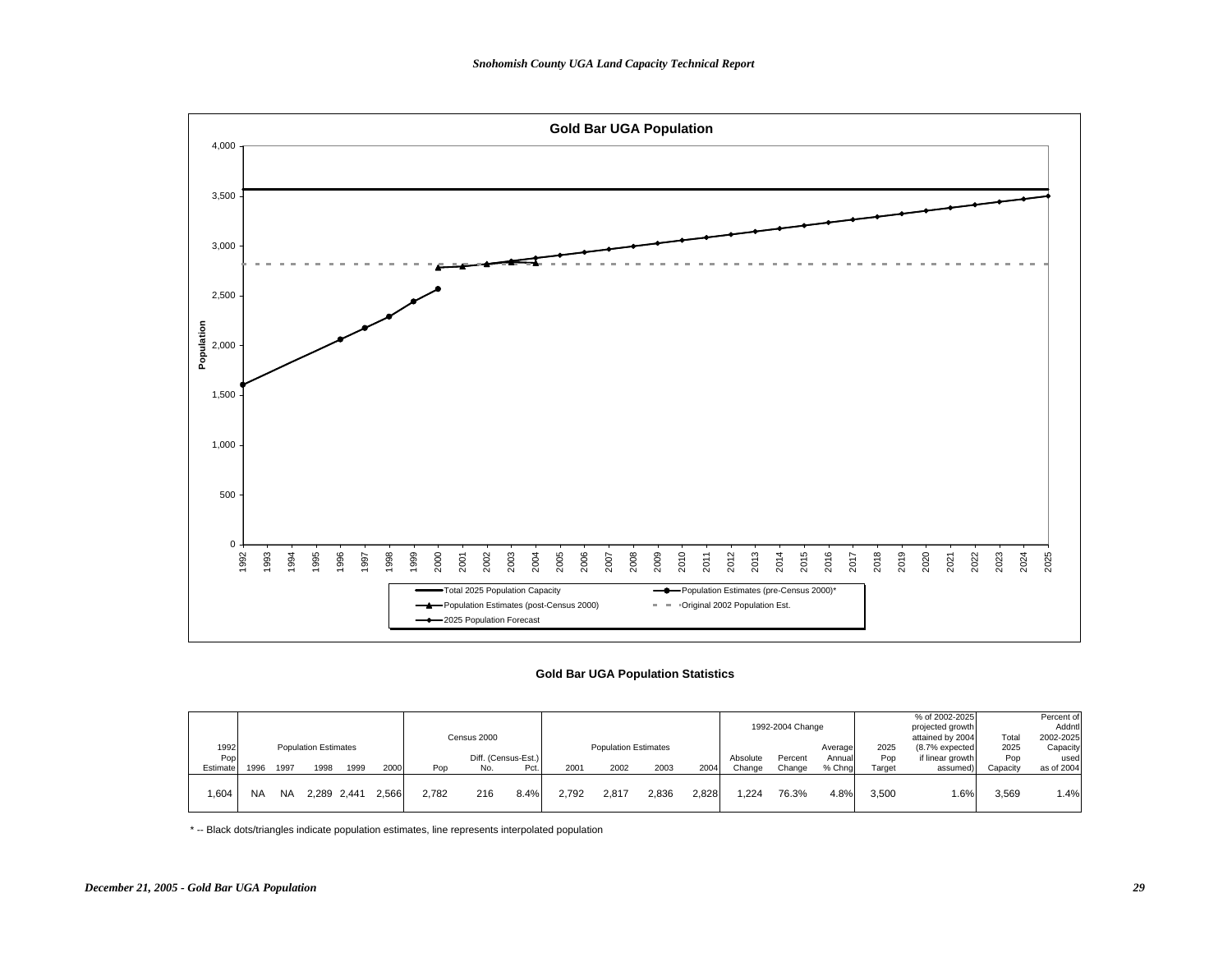

## **Granite Falls UGA Population Statistics**

|          |      |       |                             |      |             |       | Census 2000 |                     |       |                             |       |       |          | 1992-2004 Change |         |        | % of 2002-2025<br>projected growth<br>attained by 2004 | Total    | Percent of<br>Addntl<br>2002-2025 |
|----------|------|-------|-----------------------------|------|-------------|-------|-------------|---------------------|-------|-----------------------------|-------|-------|----------|------------------|---------|--------|--------------------------------------------------------|----------|-----------------------------------|
| 1992     |      |       | <b>Population Estimates</b> |      |             |       |             |                     |       | <b>Population Estimates</b> |       |       |          |                  | Average | 2025   | (8.7% expected                                         | 2025     | Capacity                          |
| Pop      |      |       |                             |      |             |       |             | Diff. (Census-Est.) |       |                             |       |       | Absolute | Percent          | Annual  | Pop    | if linear growth                                       | Pop      | used                              |
| Estimate | 1996 | 1997  | 1998                        | 1999 | 2000        | Pop   | No.         | Pct.                | 2001  | 2002                        | 2003  | 2004  | Change   | Change           | % Chna  | Target | assumed)                                               | Capacity | as of 2004                        |
| .339     | .652 | 1.827 | .937                        |      | 1.961 2.125 | 2.497 | 372         | 17.5%               | 2,688 | 2,909                       | 3.063 | 3.158 | .819     | 135.8%           | 7.4%    | 6.100  | 7.8%                                                   | 6.106    | 7.8%                              |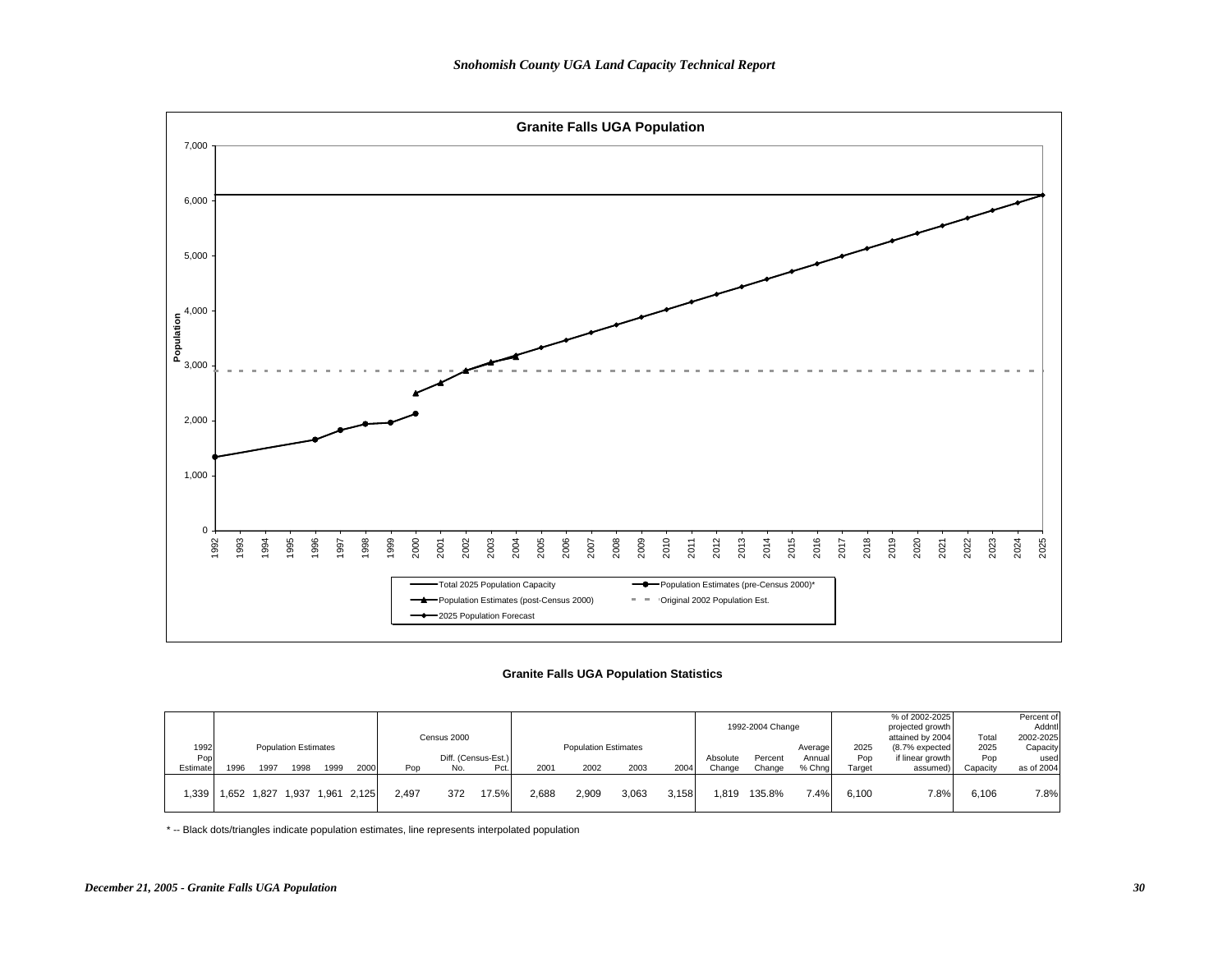

## **Index UGA Population Statistics**

|          |      |                 |                             |      |      |     |             |                     |      |                             |      |      |          |                  |         |        | % of 2002-2025   |          | Percent of |
|----------|------|-----------------|-----------------------------|------|------|-----|-------------|---------------------|------|-----------------------------|------|------|----------|------------------|---------|--------|------------------|----------|------------|
|          |      |                 |                             |      |      |     |             |                     |      |                             |      |      |          | 1992-2004 Change |         |        | projected growth |          | Addntl     |
|          |      |                 |                             |      |      |     | Census 2000 |                     |      |                             |      |      |          |                  |         |        | attained by 2004 | Total    | 2002-2025  |
| 1992     |      |                 | <b>Population Estimates</b> |      |      |     |             |                     |      | <b>Population Estimates</b> |      |      |          |                  | Average | 2025   | (8.7% expected   | 2025     | Capacity   |
| Pop      |      |                 |                             |      |      |     |             | Diff. (Census-Est.) |      |                             |      |      | Absolute | Percent          | Annual  | Pop    | if linear growth | Pop      | used       |
| Estimate | 1996 | 1997            | 1998                        | 1999 | 2000 | Pop | No.         | Pct.                | 2001 | 2002                        | 2003 | 2004 | Change   | Change           | % Chna  | Target | assumed)         | Capacity | as of 2004 |
|          |      |                 |                             |      |      |     |             |                     |      |                             |      |      |          |                  |         |        |                  |          |            |
| 140      | 141  | 14 <sup>°</sup> | 140                         | 140  | 140  | 157 |             | 12.1%               | 160  | 160                         | 160  | 157  |          | 12.1%            | $.0\%$  | 190    | $-10.0%$         | 214      | $-5.6%$    |
|          |      |                 |                             |      |      |     |             |                     |      |                             |      |      |          |                  |         |        |                  |          |            |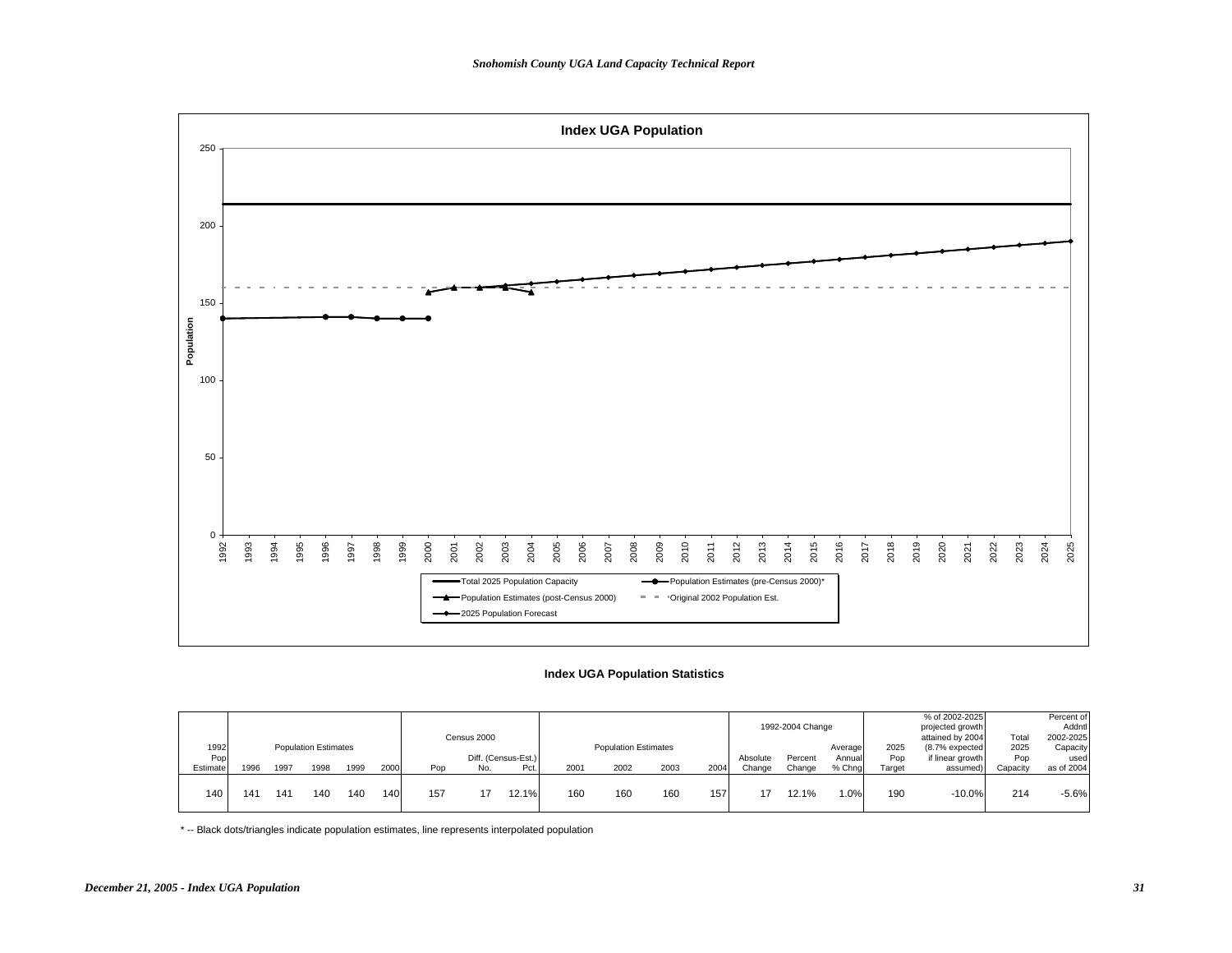

#### **Lake Stevens UGA Population Statistics**

|          |               |        |                             |        |        |        |             |                     |        |                             |        |        |          |                  |         |        | % of 2002-2025   |          | Percent of |
|----------|---------------|--------|-----------------------------|--------|--------|--------|-------------|---------------------|--------|-----------------------------|--------|--------|----------|------------------|---------|--------|------------------|----------|------------|
|          |               |        |                             |        |        |        |             |                     |        |                             |        |        |          | 1992-2004 Change |         |        | projected growth |          | Addntl     |
|          |               |        |                             |        |        |        | Census 2000 |                     |        |                             |        |        |          |                  |         |        | attained by 2004 | Total    | 2002-2025  |
| 1992     |               |        | <b>Population Estimates</b> |        |        |        |             |                     |        | <b>Population Estimates</b> |        |        |          |                  | Average | 2025   | (8.7% expected   | 2025     | Capacity   |
| Pop      |               |        |                             |        |        |        |             | Diff. (Census-Est.) |        |                             |        |        | Absolute | Percent          | Annual  | Pop    | if linear growth | Pop      | used       |
| Estimate | 1996          | 1997   | 1998                        | 1999   | 2000   | Pop    | No.         | Pct.                | 2001   | 2002                        | 2003   | 2004   | Change   | Change           | % Chng  | Target | assumed)         | Capacity | as of 2004 |
|          |               |        |                             |        |        |        |             |                     |        |                             |        |        |          |                  |         |        |                  |          |            |
|          | 15.583 19.974 | 21.006 | 22.189                      | 23.240 | 24.064 | 25.096 | 1,032       | 4.3%                | 26.120 | 26.828                      | 27.672 | 28.366 | 12.783   | 82.0%            | 5.1%    | 46.125 | 8.0%             | 50.365   | 6.5%       |
|          |               |        |                             |        |        |        |             |                     |        |                             |        |        |          |                  |         |        |                  |          |            |
|          |               |        |                             |        |        |        |             |                     |        |                             |        |        |          |                  |         |        |                  |          |            |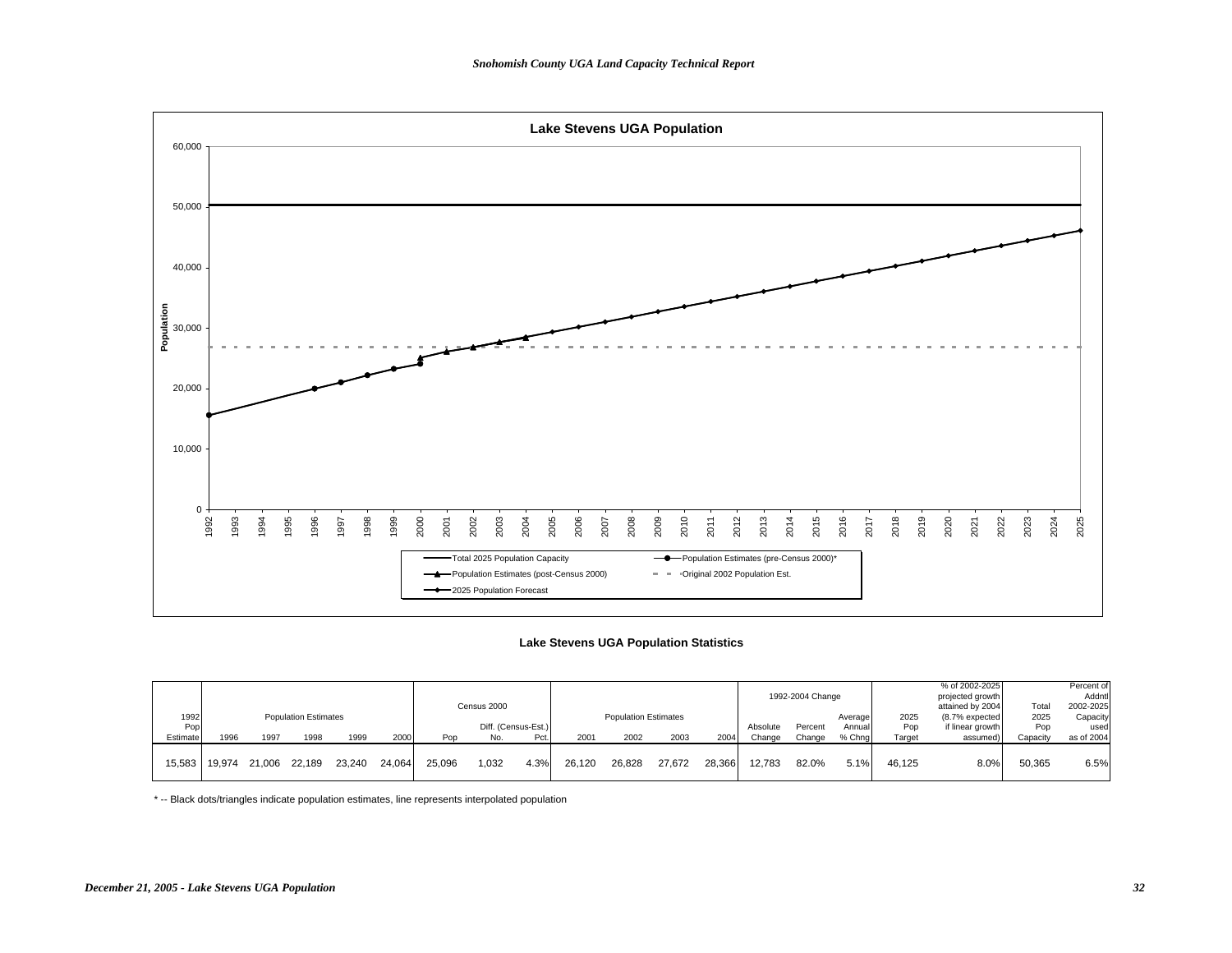

## **Marysville UGA Population Statistics**

|          |           |      |                             |        |        |        |             |                     |               |                             |        |        |          |                  |         |        | % of 2002-2025   |          | Percent of |
|----------|-----------|------|-----------------------------|--------|--------|--------|-------------|---------------------|---------------|-----------------------------|--------|--------|----------|------------------|---------|--------|------------------|----------|------------|
|          |           |      |                             |        |        |        |             |                     |               |                             |        |        |          | 1992-2004 Change |         |        | projected growth |          | Addntl     |
|          |           |      |                             |        |        |        | Census 2000 |                     |               |                             |        |        |          |                  |         |        | attained by 2004 | Total    | 2002-2025  |
| 1992     |           |      | <b>Population Estimates</b> |        |        |        |             |                     |               | <b>Population Estimates</b> |        |        |          |                  | Average | 2025   | (8.7% expected   | 2025     | Capacity   |
| Pop      |           |      |                             |        |        |        |             | Diff. (Census-Est.) |               |                             |        |        | Absolute | Percent          | Annual  | Pop    | if linear growth | Pop      | used       |
| Estimate | 1996      | 1997 | 1998                        | 1999   | 2000   | Pop    | No.         | Pct.                | $200^{\circ}$ | 2002                        | 2003   | 2004   | Change   | Change           | % Chng  | Target | assumed)         | Capacity | as of 2004 |
|          |           |      |                             |        |        |        |             |                     |               |                             |        |        |          |                  |         |        |                  |          |            |
| 33,654   | <b>NA</b> |      | NA 41.577                   | 43.279 | 44.303 | 47.424 | 3.121       | $7.0\%$             | 49,847        | 50,828                      | 52.089 | 52.978 | 19.324   | 57.4%            | 3.9%    | 83,500 | 6.6%             | 89,353   | 5.6%       |
|          |           |      |                             |        |        |        |             |                     |               |                             |        |        |          |                  |         |        |                  |          |            |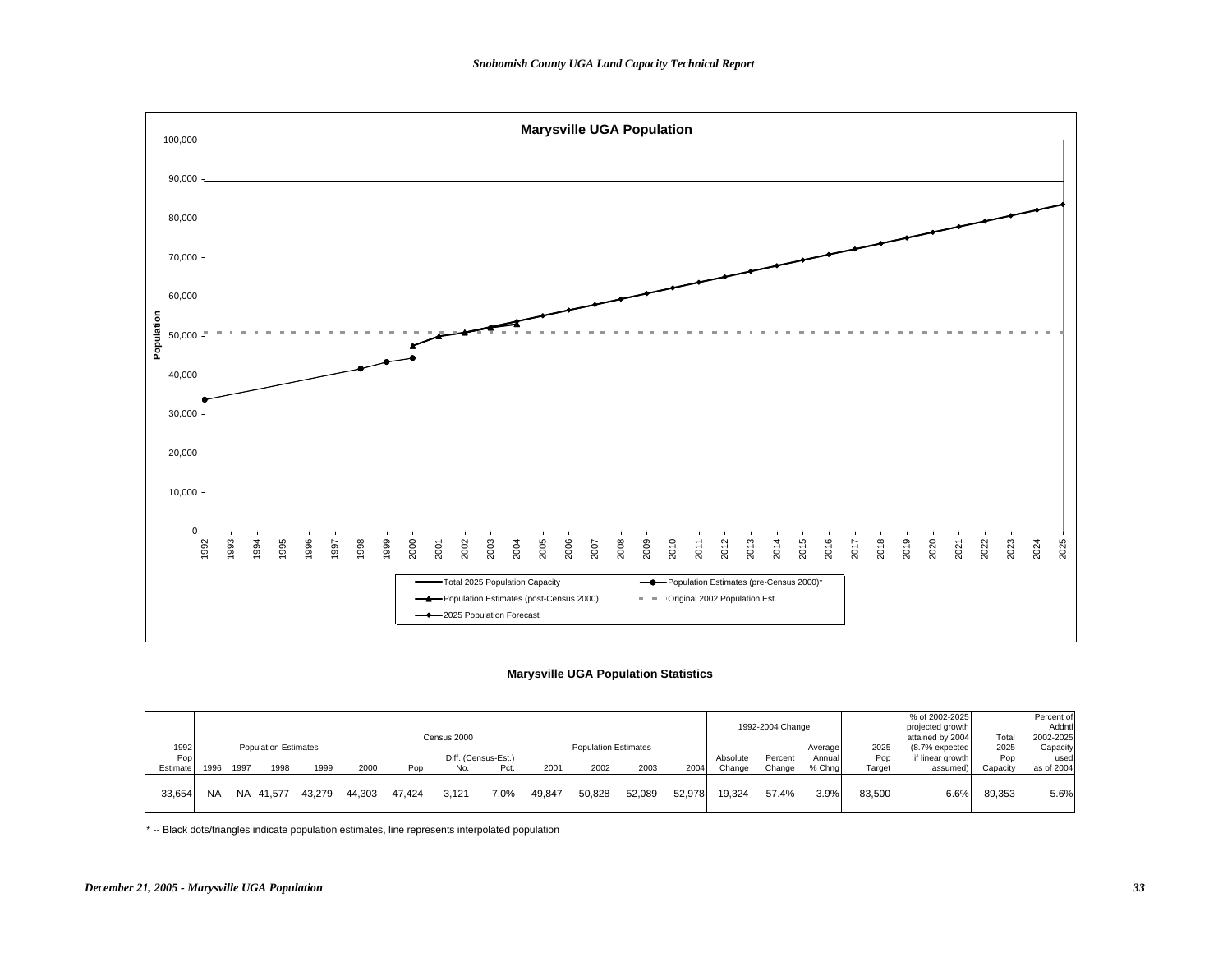

### **Monroe UGA Population Statistics**

|          |                                     |      |                             |      |        |        |             |                     |        |                             |        |        |          |                  |         |        | % of 2002-2025   |          | Percent of |
|----------|-------------------------------------|------|-----------------------------|------|--------|--------|-------------|---------------------|--------|-----------------------------|--------|--------|----------|------------------|---------|--------|------------------|----------|------------|
|          |                                     |      |                             |      |        |        |             |                     |        |                             |        |        |          | 1992-2004 Change |         |        | projected growth |          | Addntl     |
|          |                                     |      |                             |      |        |        | Census 2000 |                     |        |                             |        |        |          |                  |         |        | attained by 2004 | Total    | 2002-2025  |
| 1992     |                                     |      | <b>Population Estimates</b> |      |        |        |             |                     |        | <b>Population Estimates</b> |        |        |          |                  | Average | 2025   | (8.7% expected   | 2025     | Capacity   |
| Pop      |                                     |      |                             |      |        |        |             | Diff. (Census-Est.) |        |                             |        |        | Absolute | Percent          | Annual  | Pop    | if linear growth | Pop      | used       |
| Estimate | 1996                                | 1997 | 1998                        | 1999 | 2000   | Pop    | No.         | Pct                 | 2001   | 2002                        | 2003   | 2004   | Change   | Change           | % Chng  | Target | assumed)         | Capacity | as of 2004 |
|          |                                     |      |                             |      |        |        |             |                     |        |                             |        |        |          |                  |         |        |                  |          |            |
|          | 8,675   10,139 10,722 12,739 13,497 |      |                             |      | 13.797 | 15.364 | 1.567       | $11.4\%$            | 15.741 | 16.240                      | 16.729 | 17.047 | 8.372    | 96.5%            | 5.8%    | 26,590 | 7.8%             | 26.621   | 7.8%       |
|          |                                     |      |                             |      |        |        |             |                     |        |                             |        |        |          |                  |         |        |                  |          |            |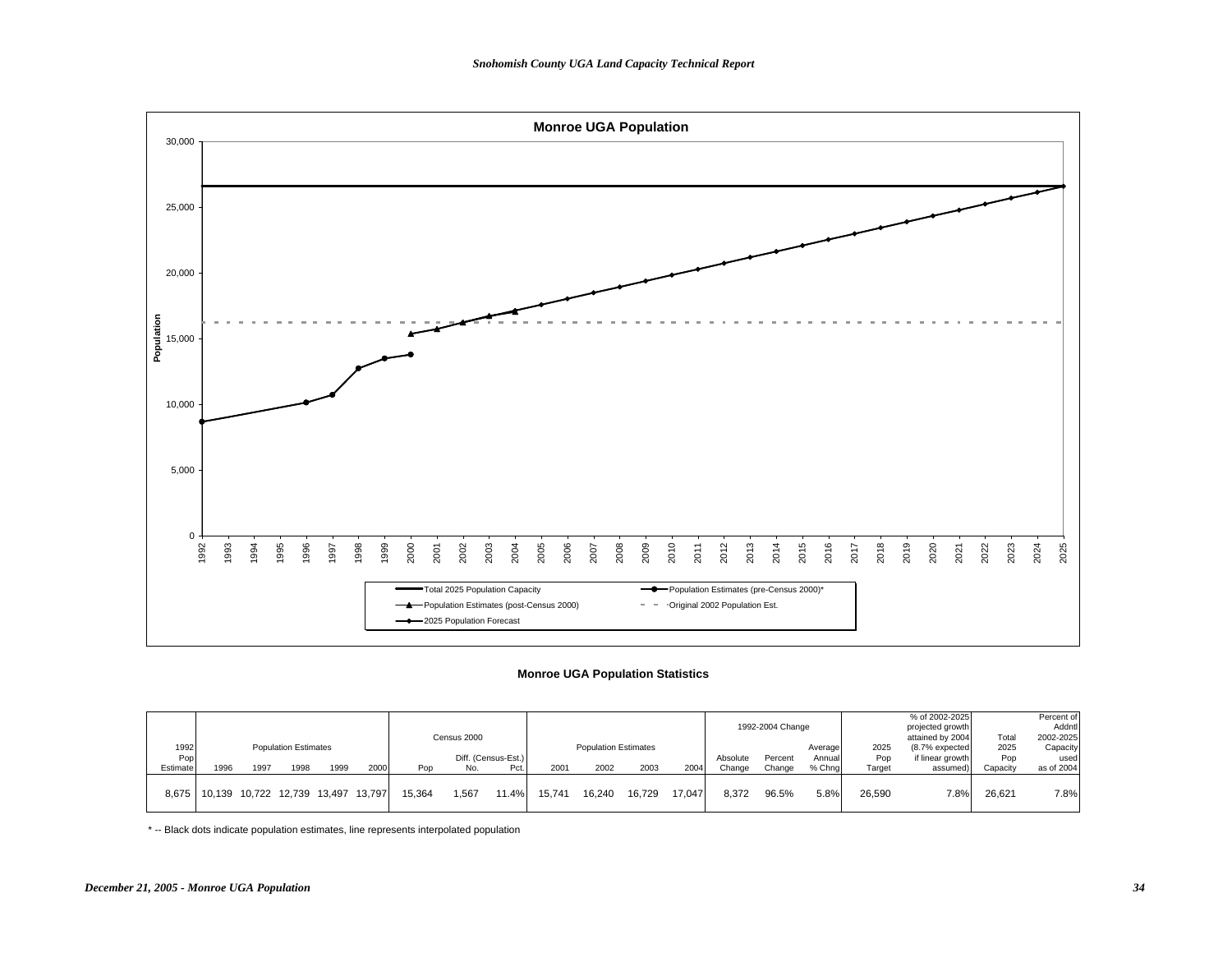

### **Snohomish UGA Population Statistics**

|          |       |       |                             |      |       |        |             |                     |        |                             |        |        |          |                  |         |        | % of 2002-2025   |          | Percent of |
|----------|-------|-------|-----------------------------|------|-------|--------|-------------|---------------------|--------|-----------------------------|--------|--------|----------|------------------|---------|--------|------------------|----------|------------|
|          |       |       |                             |      |       |        |             |                     |        |                             |        |        |          | 1992-2004 Change |         |        | projected growth |          | Addntl     |
|          |       |       |                             |      |       |        | Census 2000 |                     |        |                             |        |        |          |                  |         |        | attained by 2004 | Total    | 2002-2025  |
| 1992     |       |       | <b>Population Estimates</b> |      |       |        |             |                     |        | <b>Population Estimates</b> |        |        |          |                  | Average | 2025   | (8.7% expected   | 2025     | Capacity   |
| Pop      |       |       |                             |      |       |        |             | Diff. (Census-Est.) |        |                             |        |        | Absolute | Percent          | Annual  | Pop    | if linear growth | Pop      | used       |
| Estimate | 1996  | 1997  | 1998                        | 1999 | 2000  | Pop    | No.         | Pct.                | 2001   | 2002                        | 2003   | 2004   | Change   | Change           | % Chna  | Target | assumed          | Capacity | as of 2004 |
|          |       |       |                             |      |       |        |             |                     |        |                             |        |        |          |                  |         |        |                  |          |            |
| 8,409    | 9.399 | 9.489 | 9,820 9,915                 |      | 9.988 | 10.118 | 130         | .3%                 | 10.178 | 10.194                      | 10.165 | 10.098 | .689     | 20.1%            | .5%     | 14.535 | $-2.2%$          | 15,239   | $-1.9%$    |
|          |       |       |                             |      |       |        |             |                     |        |                             |        |        |          |                  |         |        |                  |          |            |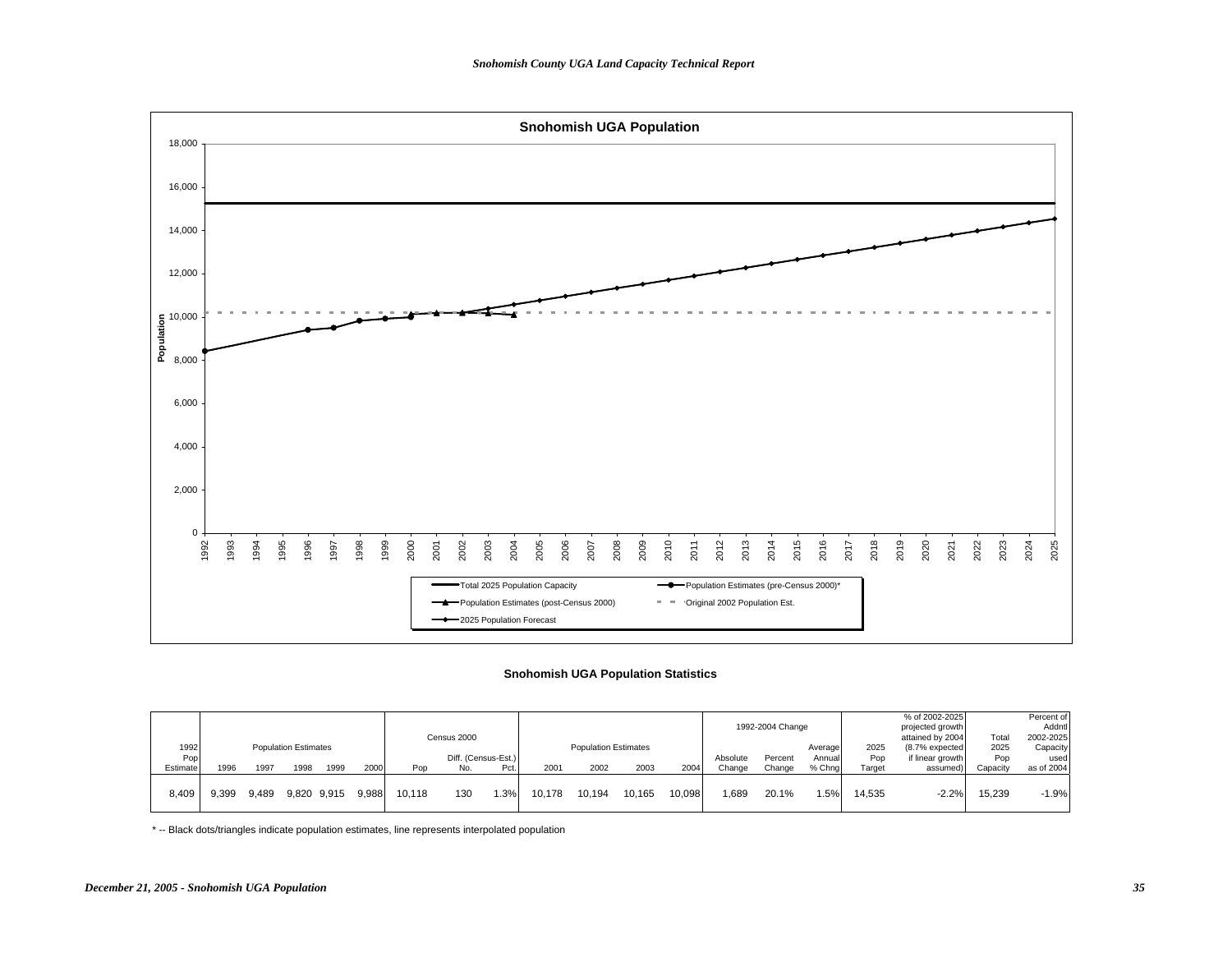

## **Stanwood UGA Population Statistics**

|          |       |             |                             |       |       |       |             |                     |       |                             |       |       |          |                  |         |        | % of 2002-2025   |          | Percent of |
|----------|-------|-------------|-----------------------------|-------|-------|-------|-------------|---------------------|-------|-----------------------------|-------|-------|----------|------------------|---------|--------|------------------|----------|------------|
|          |       |             |                             |       |       |       |             |                     |       |                             |       |       |          | 1992-2004 Change |         |        | projected growth |          | Addntl     |
|          |       |             |                             |       |       |       | Census 2000 |                     |       |                             |       |       |          |                  |         |        | attained by 2004 | Total    | 2002-2025  |
| 1992     |       |             | <b>Population Estimates</b> |       |       |       |             |                     |       | <b>Population Estimates</b> |       |       |          |                  | Average | 2025   | (8.7% expected   | 2025     | Capacity   |
| Pop      |       |             |                             |       |       |       |             | Diff. (Census-Est.) |       |                             |       |       | Absolute | Percent          | Annuall | Pop    | if linear growth | Pop      | used       |
| Estimate | 1996  | 1997        | 1998                        | 1999  | 2000  | Pop   | No.         | Pct.                | 2001  | 2002                        | 2003  | 2004  | Change   | Change           | % Chna  | Target | assumed)         | Capacity | as of 2004 |
|          |       |             |                             |       |       |       |             |                     |       |                             |       |       |          |                  |         |        |                  |          |            |
| 2,577    | 3.360 | 3,470 3,557 |                             | 3.782 | 3.896 | 4,318 | 422         | 10.8%               | 4.369 | 4,479                       | 4,582 | 4.753 | 2.176    | 84.5%            | 5.2%    | 9,340  | 5.6%             | 12,528   | 3.4%       |
|          |       |             |                             |       |       |       |             |                     |       |                             |       |       |          |                  |         |        |                  |          |            |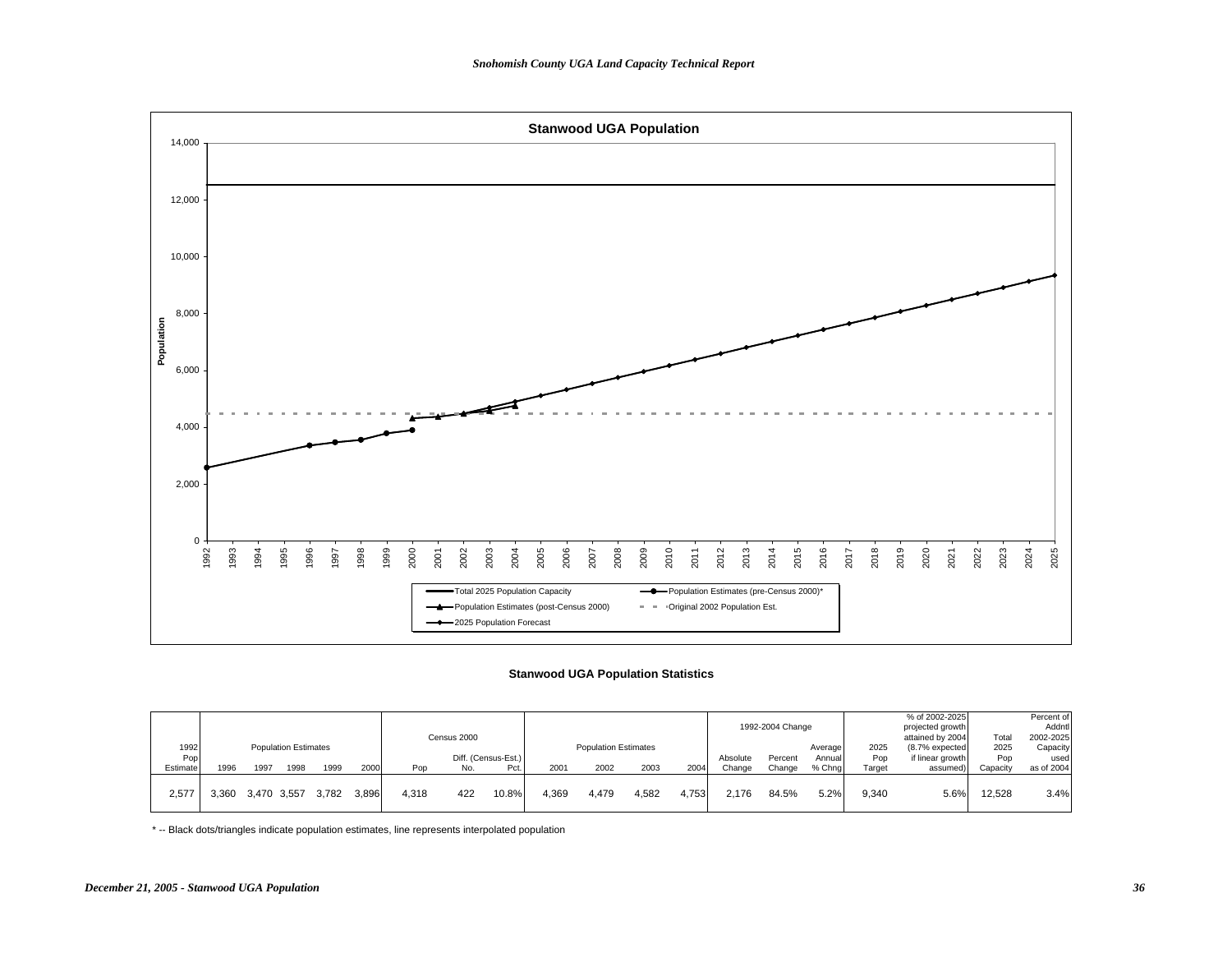

## **Sultan UGA Population Statistics**

|          |       |       |                             |             |       |       |             |                     |       |                             |       |         |          |                  |         |        | % of 2002-2025   |          | Percent of |
|----------|-------|-------|-----------------------------|-------------|-------|-------|-------------|---------------------|-------|-----------------------------|-------|---------|----------|------------------|---------|--------|------------------|----------|------------|
|          |       |       |                             |             |       |       |             |                     |       |                             |       |         |          | 1992-2004 Change |         |        | projected growth |          | Addntl     |
|          |       |       |                             |             |       |       | Census 2000 |                     |       |                             |       |         |          |                  |         |        | attained by 2004 | Tota     | 2002-2025  |
| 1992     |       |       | <b>Population Estimates</b> |             |       |       |             |                     |       | <b>Population Estimates</b> |       |         |          |                  | Average | 2025   | (8.7% expected   | 2025     | Capacity   |
| Pop      |       |       |                             |             |       |       |             | Diff. (Census-Est.) |       |                             |       |         | Absolute | Percent          | Annual  | Pop    | if linear growth | Pop      | used       |
| Estimate | 1996  | 1997  | 1998                        | 1999        | 2000  | Pop   | No.         | Pct.                | 2001  | 2002                        | 2003  | 2004    | Change   | Change           | % Chng  | Target | assumed)         | Capacity | as of 2004 |
|          |       |       |                             |             |       |       |             |                     |       |                             |       |         |          |                  |         |        |                  |          |            |
| 2,683    | 2.895 | 3.070 |                             | 3.249 3.318 | 3.532 | 3,695 | 163         | 4.6%                | 4.124 | 4,258                       | 4.443 | ا 482.، | .799     | 67.1%            | 4.4%    | 10.840 | 3.4%             | 11,064   | 3.3%       |
|          |       |       |                             |             |       |       |             |                     |       |                             |       |         |          |                  |         |        |                  |          |            |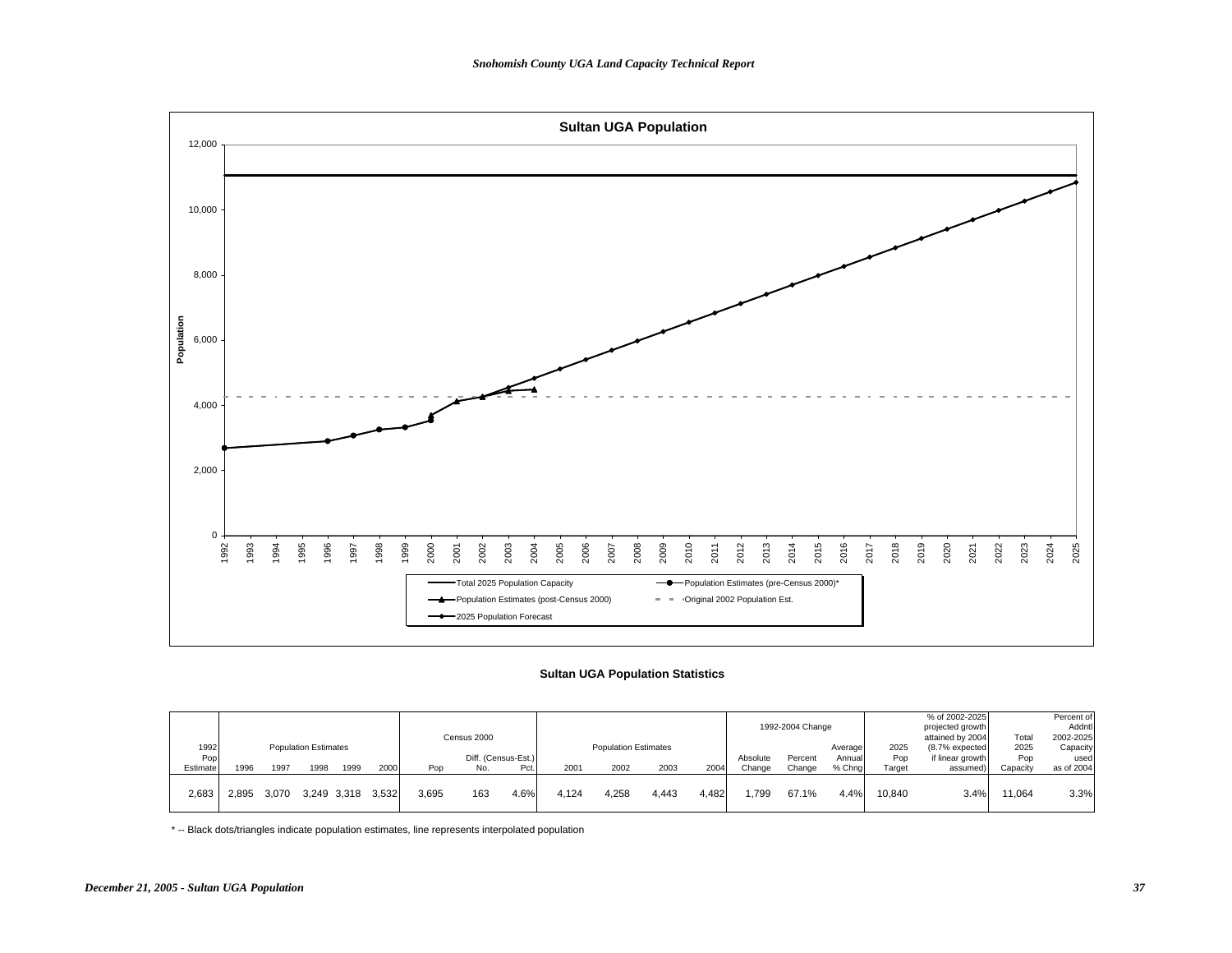

### **Southwest UGA Population Statistics**

|          |      |      |                                 |         |         |         |                     |      |         |                             |         |         |          | 1992-2004 Change |         |         | % of 2002-2025<br>projected growth |              | Percent of<br>Addntl |
|----------|------|------|---------------------------------|---------|---------|---------|---------------------|------|---------|-----------------------------|---------|---------|----------|------------------|---------|---------|------------------------------------|--------------|----------------------|
|          |      |      |                                 |         |         |         | Census 2000         |      |         |                             |         |         |          |                  |         |         | attained by 2004                   | Total        | 2002-2025            |
| 1992     |      |      | <b>Population Estimates</b>     |         |         |         |                     |      |         | <b>Population Estimates</b> |         |         |          |                  | Average | 2025    | (8.7% expected                     | 2025         | Capacity             |
| Pop      |      |      |                                 |         |         |         | Diff. (Census-Est.) |      |         |                             |         |         | Absolute | Percent          | Annuall | Pop     | if linear growth                   | Pop          | used                 |
| Estimate | 1996 | 1997 | 1998                            | 1999    | 2000    | Pop     | No.                 | Pct. | 2001    | 2002                        | 2003    | 2004    | Change   | Change           | % Chng  | Target  | assumed)                           | Capacity     | as of 2004           |
|          |      |      | 315,659 337,016 343,575 350,110 | 358.980 | 365.462 | 369.869 | 4.407               | 1.2% | 375.964 | 380.579                     | 384.715 | 388.722 | 73.063   | 23.1%            | 1.8%    | 527.271 |                                    | 5.6% 543.800 | 5.0%                 |